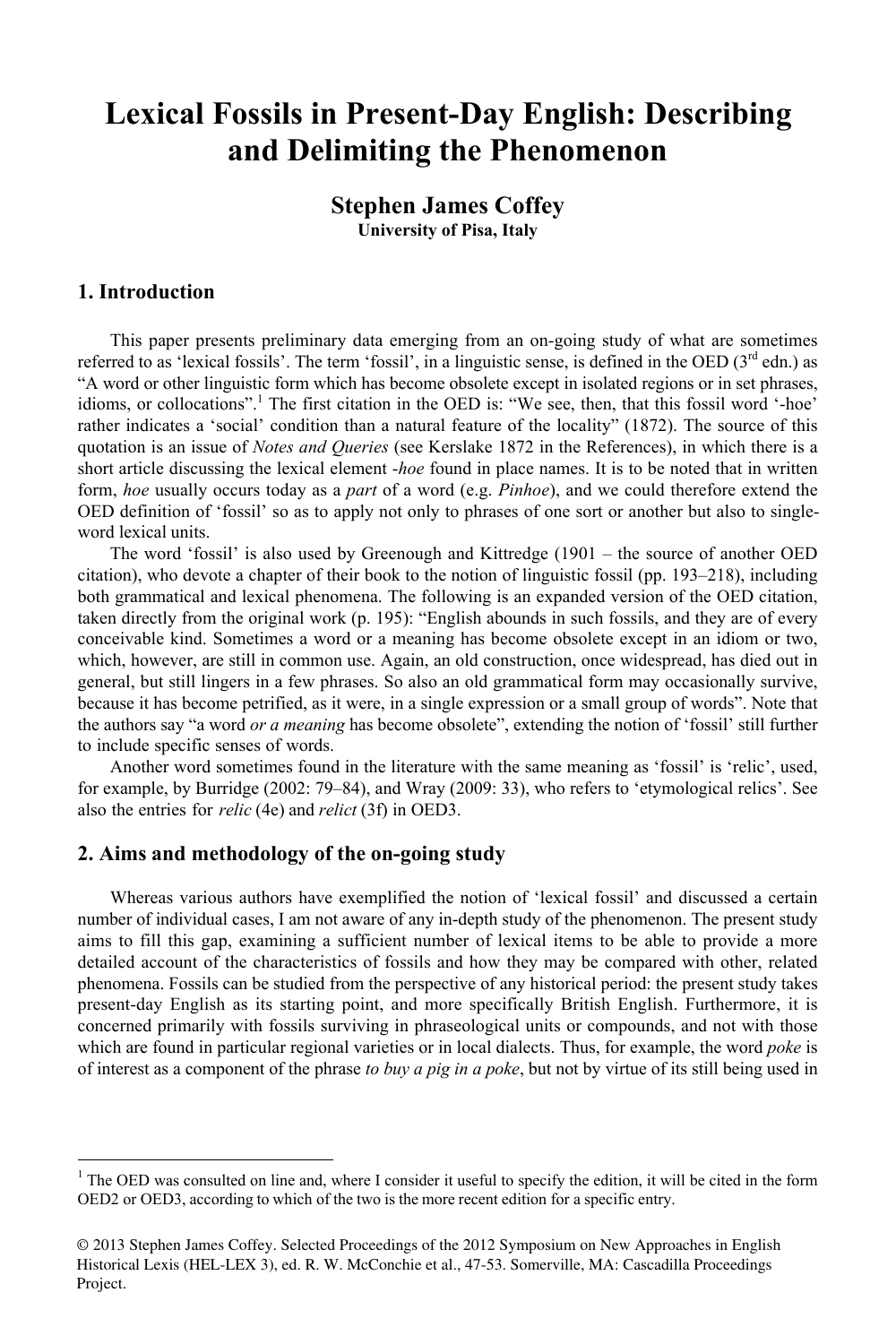some regions to refer to 'a bag'. An example of the latter usage quoted in OED3 is "nothing else on the road but taxis and discarded chip pokes" (1996).<sup>2</sup>

A first methodological aspect of the study is, of necessity, the collecting of fossils (or rather those items which could turn out to be fossils or have something in common with them). This part of the work is being carried out in four different ways. Firstly, the relevant linguistic literature is being consulted, including both historically oriented studies and synchronically focussed studies in which lexico-phraseological, as well as morphological, anomalies are discussed. This literature includes Burridge 2002 and 2004, Crystal 2010, Durkin 2009, Ekwall 1960, Gledhill & Frath 2005, Greenough & Kittredge 1901, Makkai 1972, Moon 1998, and Wood 1986.

Secondly, specific lexicographical works have been "read" in order to locate items of interest; these are Flavell and Flavell 1993 and 2006, dealing with proverbs and idioms respectively, and Room 1986, which focusses on changes in word meaning. One general dictionary (CODCE — see References) has also been perused, though less intensively than the other dictionaries.

Thirdly, searches have been carried out in the OED for specific meta-linguistic annotations such as 'arch[aic] exc[ept]'. This was not always as useful or efficient as had been hoped. For example, the search for 'obs[olete] exc[ept]' resulted in more than 1400 hits, many of which were of little relevance to the current investigation, for example because the 'obsolescence' related to very specific sub-senses of a given word.

Finally, specific short texts have been consulted, texts which can be seen as forming part of the cultural (and linguistic) heritage of the English-speaking world. These include religious texts (e.g., prayers, hymns and carols), short literary texts (specifically, famous poems and theatrical speeches, e.g., *Sea-Fever* and "To be, or not to be"), nursery rhymes, and traditional songs. There were a number of reasons why such texts were considered to be useful objects of study. Firstly, it had been noted that many such texts include archaic words, and therefore at least some members of the language community will regularly use, or at least come into contact with, the words in question. Secondly, the texts, or parts thereof, are easily memorized thanks to their formulaic nature (brevity, ritualistic repetition, musical or rhythmic qualities) and could therefore be considered as extended phraseological units in which the 'fossils' are embedded.

Once an item of potential interest has been identified, it is inserted into a database. The unique items in the database are not the fossil-like words themselves, but the larger items in which they have been found. This allows for instances where a particular fossil occurs in more than one item. Thus, for example, "ado" is currently to be found twice in the database, at the entries for *without further/more ado* and *much ado about nothing*. Occasionally, the 'unique' larger item appears more than once. This happens when it is the 'container' for more than one fossil-like item: examples are the phrases *hither and thither* and *to plight one's troth.*

Information on both past and present usage of a (potential) fossil is being recorded. Information on past usage is important especially in order to verify that the lexical element which is perceived as a fossil was in fact used in the past as a (relatively) independent lexical item. Information on current usage is necessary in order to help verify that an item is in fact as highly restricted as it first appears. Evidence for past usage is being obtained primarily from the OED, while information on current usage comes from a variety of sources, especially corpus-based dictionaries, a corpus of modern British English (the *British National Corpus*, hereafter BNC),<sup>3</sup> on-line encyclopedic sources such as Wikipedia, and the OED itself. In the rest of this paper I will give an account of some of the points which have so far emerged from the study.

 $\overline{a}$ 

<sup>&</sup>lt;sup>2</sup> For some discussion of the history of the word *poke* (in the sense of "bag"), see Durkin 2009, 62–68.  $3^3$  The DNG is a corpus of a 100 million orthographic words comprising a verigty of taxt times from the le

 $3$  The BNC is a corpus of c.100 million orthographic words comprising a variety of text types from the latter part of the  $20<sup>th</sup>$  century. The corpus consists of roughly 90% written and 10% transcribed spoken language. Further details may be found at the BNC website (at the time of writing, http://www.natcorp.ox.ac.uk).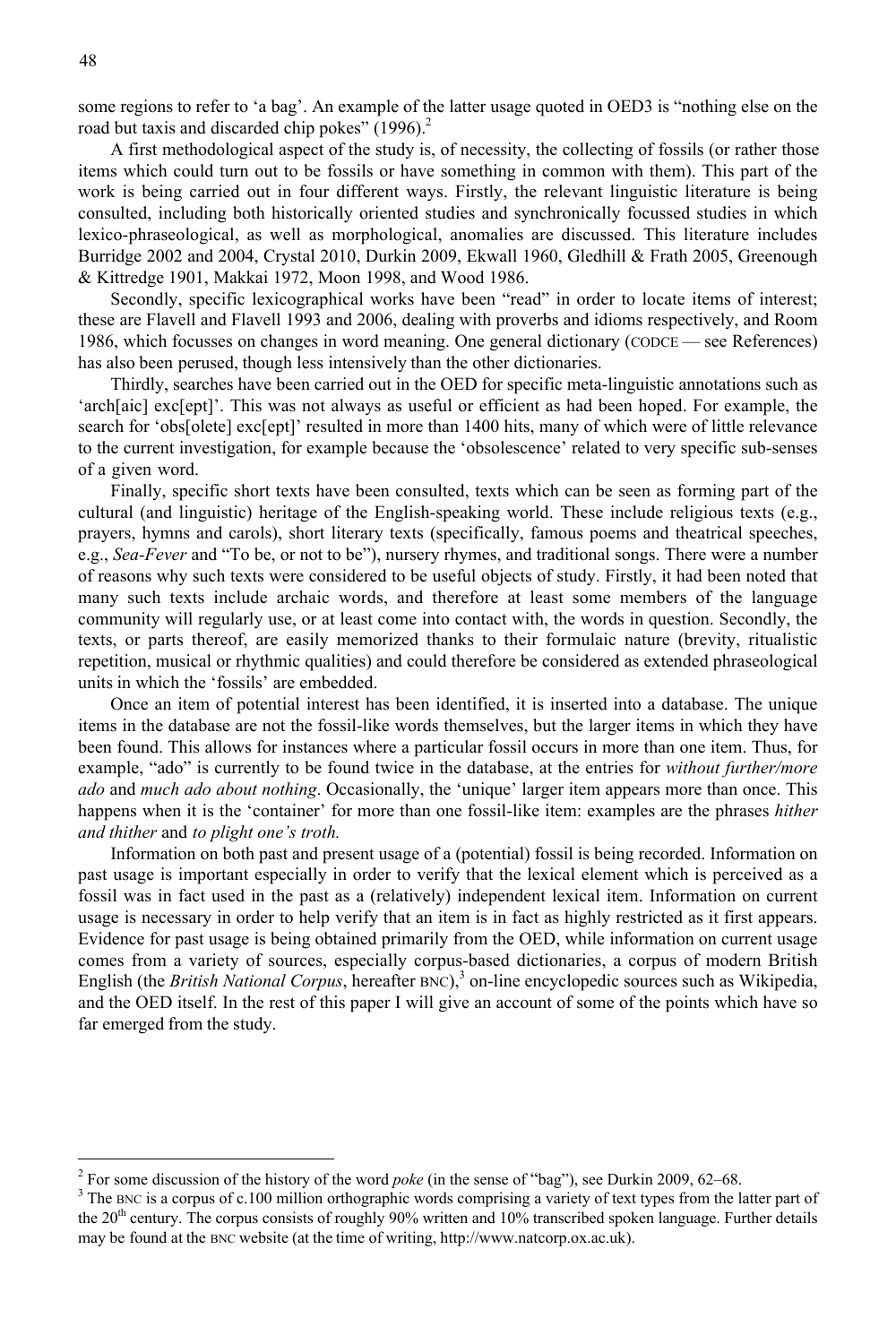#### **3. The linguistic containers of fossils**

#### *3.1. Fossils in lexical phrases*

Most of the fossils so far identified occur within phraseological units of one sort or another, rather than single words. A considerable variety of phrasal types are involved, as can be seen from the examples which follow. In each case the fossil itself is indicated in small capitals, and following the phrase, there is a historical citation (OED) in which today's fossil is used as a freer word: (1) Proverb: *Never cast a CLOUT till May be out*; "The poor labouring man .. with a few beggarly clouts about him" (1563). (2) Saying (originally a quotation): *Never the TWAIN shall meet*; "The twain of young lovers have tarried behind" (1843). (3) Metaphor-based idiomatic phrase: *to buy a pig in a POKE*; "These pokes [of hops] are .. carried .. to the oust-house, where the hops are to be dried." (1764). (4) Phrasal verb: *to FOB off*; "They think themselves fobbed by our dextrous policy" (1861). (5) Delexical-verb phrase: *to make AMENDS*; "I looked forward to an honourable amends" (1821). (6) Other verbal expression: *to WEND one's way*; "I may not wende out of my lande, for mine awne sonnes will rise against me, when I were absent." (1569). (7) Sentence stem: *Woe BETIDE* ...; "Whatever fortune betides you." (1832). (8) Binomial noun phrase: *HUE and cry*; "As soon as M. Lally appeared, a hue was set up by the whole assembly, hisses, pointing, threats and every abusive name" (1779). (9) Noun compound: *sea URCHIN*; "The poor persecuted creature to which I allude is the Hedge-hog or Urchin." (1779). (10) Prepositional phrase: *under the AEGIS of*; "He cast over them the ægis of his own mighty name." (1878).

#### *3.2. Fossils within words*

Fossils which occur within longer words are, usually, much less apparent than those which are themselves written as individual words. The word *handKERCHIEF*, for example, is not usually perceived of as being composed of two parts. This is probably for more than one reason: firstly, in speech there is only one stressed syllable and there is also loss of the final consonant of *hand*; secondly, the referent itself is probably more associated with 'noses' than with 'hands'. In contrast to *handkerchief*, an example of a word where the morphology is more apparent is *playWRIGHT*, thanks to the clear presence of the word *play*. An example of the previous, independent, use of the word *wright* is "Masons and wrights shall soon my house repair" (1725).

With regard to the decision to include single words as 'fossil containers', it is worth remembering that at some stage in the past, today's single-word compounds may well have been written as separate words, (though not necessarily by all writers of the same period). For example, *playwright* was also written as two separate words or in hyphenated form: "Behold the play wright Barney Bidwell" (1806), ".. this damn'd Trade of a Play-wright" (*a*1677).

Fossils can also constitute the only root element within a word, the other part or parts being affixes of one sort or another (rather than the whole word forming a compound). An example is the verb *wit*, which forms the basis of words such as *unwitting* and *wittingly* (and which elsewhere is found only in the phrase *to wit*). An example of previous usage is "We wit well of many things that we would never prove" (1876). Stockwell and Minkova (2001: 62) give the examples of *feckless*, *reckless*, *ruthless*, *listless*, *uncouth* and *unkempt*, in which, they say, "a root, which used to be also a word at earlier times, became obsolete or disappeared completely, leaving behind only a derivative".

#### *3.3. Fossils in proper names and titles*

As well as being found in items which make up the lexicon of the language, fossils can also be seen within place names, personal names, and the titles of books, films, etc. These cut across the division between phraseology and single words.

With regard to place names, one fossil has already been mentioned, the word *hoe* (very visible in the phrasal unit *Plymouth Hoe*). Another is *hurst* as in *Chislehurst*, an example of freer usage being "Each rising hurst, Where many a goodlie Oake had carefullie been nurst" (1612). A further example is the obsolete noun *cheap*, which has survived in its sense of 'market' in the place name *Chepstow* and the London street names *Eastcheap* and *Cheapside*.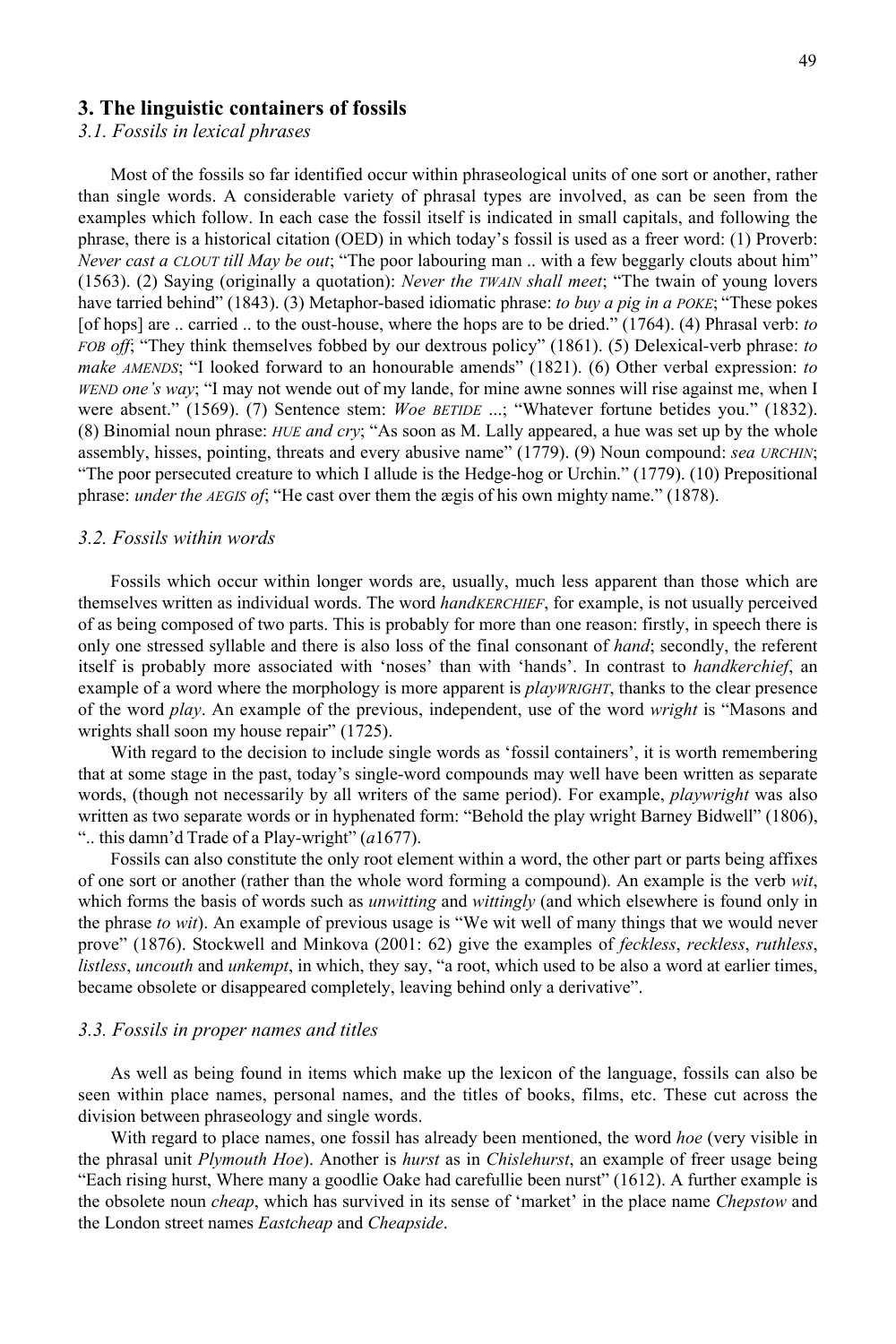Two more familiar-sounding fossils are *mount* and *shire*. With regard to the former, the OED notes that it is "now chiefly *poet.* or in proper names of mountains or hills, as *Mount Vesuvius*, *Mount Everest*, *the Mount of Olives*, *St Michael's Mount*, etc". An example of former usage is: "We ascended a high mount with a good deal of difficulty, as the path was very slippery" (1806). *Shire* is, of course, now mainly used as part of the names of counties, for example *Yorkshire*, though it is also found in some phrases, notably *shire horse*, *shire county*, *shire district* and *the shires*. Also to be noted is its use in Tolkien's fictional region *The Shire*. For some further discussion of the morphology of place names, see Ekwall (1960) and Stockwell and Minkova (2001: 33).

Some morphologically complex family names also contain fossils. Examples are the trade-based names *Cartwright* and *Wainwright*, both of which contain the previously mentioned *wright* and the latter of which also contains the fossil *wain*. 4

Examples of titles which contain fossils are the book *Through the LOOKING-GLASS, and What Alice Found There*, and the painting *the HayWAIN*. Examples of corrresponding previous usage are "Lend me a looking glasse" (1608), and "The wains which carried the ammunition remained at the entrance of the moor" (1849).

#### *3.4. Fossils found in longer stretches of formulaic text*

As mentioned in section 2, fossils are also present in some longer formulaic texts. Examples of such texts, together with fossilized lexis, are: (1) From "the Lord's Prayer": "HALLOWED be THY name ..."; (2) From a Christmas carol (*God rest ye merry, gentlemen*): "But when to Bethlehem they came WHEREAT this infant lay"; (3) From a nursery rhyme (*Sing a song of sixpence*): "The king was in his COUNTING-HOUSE, Counting out his money"; (4) From the marriage vows: "With this ring I THEE wed".

The lexis and phraseology of many such texts is not necessarily used 'productively', by which I mean that even if they are recited or sung, the "performer" will quite possibly not be thinking of the meaning of the texts but rather be producing the language automatically. However, the texts undoubtedly help keep alive some language units which might otherwise disappear.

#### **4. Lexical fossils: Further considerations**

#### *4.1. The number of phraseological uses*

Some fossils are normally found in just one phrase. Examples are the already cited *HUE and cry* and the verbal phrase *take UMBRAGE*. The strong association with one phrase, however, does not mean that other uses of the fossil are not found. The following, for example, is an atypical use of the word *umbrage*: "... leaving Melanie staring after them in umbrage" (BNC).

There are other fossils which are regularly found in a small number of different phrasal environments. The word *ado* has already been mentioned (*without more ado*, *without further ado*, *much ado about nothing*). Other examples are the nouns *heed* (found in *take heed of*, *pay heed to*, *heedless*) and *score* in its numerical sense (*scores of*, *three score years and ten*, *by the score*). A slightly more versatile fossil is the word *nigh*, which, according to OED3 has, "in all senses", been replaced by *near*, "except in archaic or regional use". In the BNC, *nigh* is found in five distinct phrasal uses: *nigh on*, *well nigh*, *(well) nigh impossible*, *to draw nigh* and *The end is nigh*. The latter saying (like many sayings see Moon 1998) is found in a variety of adapted forms, examples from the BNC being: "The end of the world isn't nigh", "The beginning is nigh", and "The end of the financial year was nigh".

#### *4.2. Fossils and part of speech*

l

Some words which we might choose to label as fossils are made more familiar by the presence in the language of a word of the 'same' meaning but functioning as a different part of speech. An example

<sup>&</sup>lt;sup>4</sup> Morphologically simpler names derived from the names for trades people could also be viewed as fossils of a sort. Examples are *Brewster*, *Cooper* and *Fletcher* (in contrast with, for example, *Baker* and *Butcher*, which are still used as common nouns).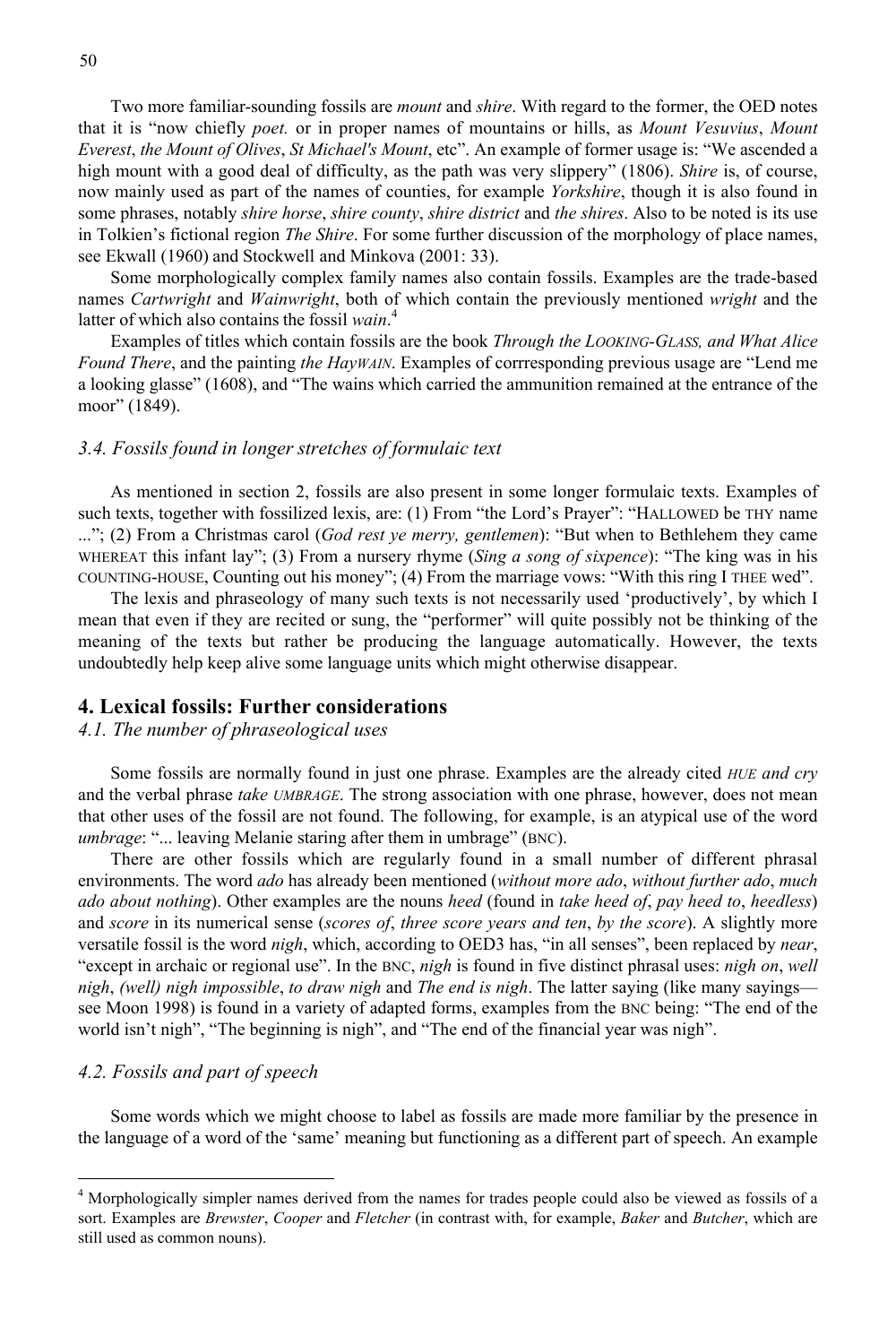is the noun *content* (=contentment), found almost exclusively in the phrase *to your heart's content* (as well as forming the root of *discontent*). The word *content*, however, also functions as a fairly autonomous (i.e., not phraseologically bound) adjective and verb, and therefore we might prefer to consider the noun *content* as at least a different sort of fossil from, for example, *ado* or *umbrage*.

#### *4.3. Lexical fossils, homonymy, and word meaning*

Some of the 'fossils' mentioned so far have homographic counterparts, and some of the homographic pairs (or sets) belong to the same part of speech category. This is the case, for example, of the nouns *clout*, *hue*, and *poke*, where the meanings and origins of the various homographs are quite distinct from one another. This is also true for the word-form *urchin*, though in this case there is a difference. The two homonyms, the modern meaning, referring to a person, and the original meaning of "hedgehog", are etymologically connected, the former deriving from the latter.

Another example of distinct meanings of what is, historically, the 'same word' is provided by the very common adjective *quick*. Despite its frequency in contemporary English, it too could be considered as a fossil when used in phrases and words in which its former meaning of 'living' can still be seen. Examples of adjectival uses are *quicklime* and *quicksilver*, and of nominal uses, *the quick and the dead* and *cut (etc.) someone to the quick*.

An interesting case is provided by the word *gay*, which, despite having changed its primary meaning very recently, could also be considered as a fossil in the phrase *with gay abandon*. (For some discussion of the recent history of the word *gay*, see Burridge 2004, pp. 58–62, and Sampson 1980, pp. 56–60). Note too that the adverb *gaily* has not changed in the same way as the adjective.

However, where different senses are involved, it is not always clear whether to consider a particular use of a word as a fossil. In the phrase *in broad daylight*, for example, the word *broad* is used in an idiosyncractic way, from a contemporary perspective, but OED2 includes enough analogous usages to create a specific sub-sense for the word *broad* (sense 4b). Should we then consider this modern use of *broad* to be a lexico-semantic fossil? It would certainly help synchronic description to do so; the important thing is that we specify what sort of fossil we are dealing with. A similar case is the use of the word *fact* in the phrases *accessory before the fact* and *accessory after the fact* (see OED2, sense 1c).

Finally, it should be noted that etymologically connected word pairs may in fact have different graphic and phonological forms (and therefore be considered as different words). This is the case of the already mentioned fossil *wain* and its more normal contemporary equivalent *wagon*.

#### *4.4. Was the 'fossil' always phraseologically confined?*

A much quoted fossil is the word *dudgeon*, as in the phrase *in high dudgeon*. However, in OED2 we read that *dudgeon* is found, "Almost always in phr. *in dudgeon*, and esp. with qualifying adj., as *high*, *great*, *deep*". Furthermore, there is no certainty as to the origin of the word *dudgeon*. The question then arises as to whether we can really view *dudgeon* as a fossil, since we have no evidence that it was ever a relatively free language component. (See also comments made by Moon 1998: 80). The word *kilter*, as in *out of kilter*, has similar characteristics to *dudgeon*.

Other fossil-like words are even more restricted in their past usage, at least in the documentation available. Such a word is *scuff*, and its variant *scruff*. These are now usually found in the phrase *by the scruff of the neck*, and appear always to have been used in this way.

#### *4.5. How noticeable are fossils?*

The question of how noticeable fossils are has already been discussed  $(3.2)$  in relation to items contained within single words (e.g., *playWRIGHT*, *unWITting*). It is also, however, of relevance to fossils found within phrases. Some are words which strike us immediately, as in *by dint of*, *take umbrage*, and *on tenterhooks*. Others are less evident because their forms are more familiar, thanks to homonyms or part-of-speech equivalents. Several examples have already been seen (e.g. *hue* and *poke*); a much more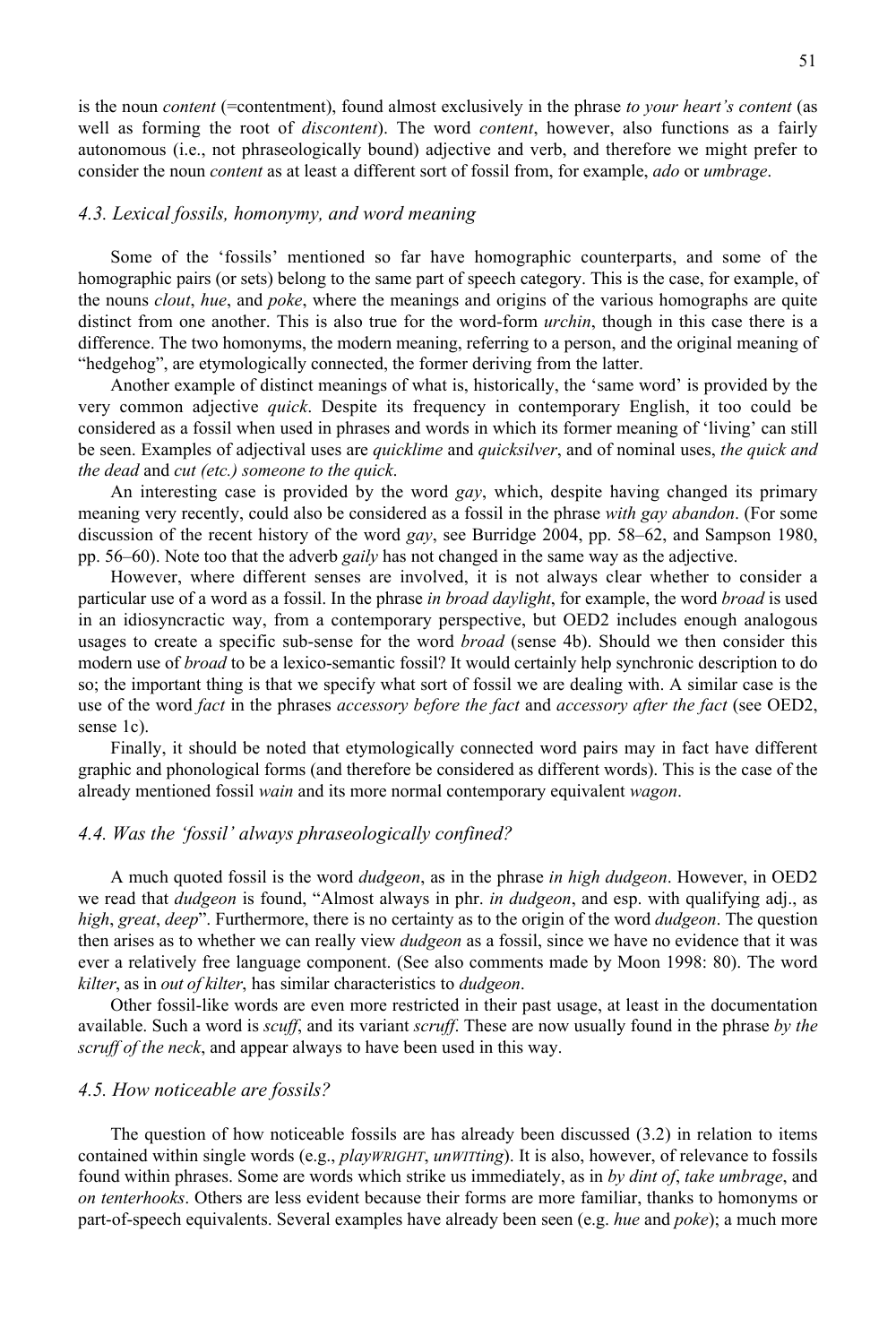frequent word form is *let*, which, as a noun, is a fossil in the phrase *without let or hindrance*. Some fossils, as Moon points out (1998: 79) "look less peculiar" because of their compositional or morphemic structure. One example is the word *outset*, usage of which is now restricted to the phrases *at the outset* and *from the outset*. Another is the word *highness*, as in "Your Highness", etc. (cf. Wray 2008: 190).

High-frequency function words constitute a special category. Examples can be seen fossilized in the following phrases: *Hell HATH no fury like a woman scorned*, *I THEE wed*, *for THINE is the kingdom* ..., *YE of little faith*. Such words are immediately and obviously 'old words'. At the same time, however, they will appear very familiar to many people, both because of their phraseological and formulaic uses, and because of there frequent use in well-known texts such as the King James Bible and Shakespearean plays. They also have the characteristic of being easily associable with modern equivalents.

#### *4.6. Phrase-dependent words other than fossils*

There are some unusual looking words which might appear at first glance to be fossils, but which in fact turn out to be the product of some completely different process. One such word is *trove*, as in *treasure trove*. It is currently found almost exclusively within this phrase, though occasionally on its own and with the same meaning as the whole (e.g., ".. he presented the Center with a trove of illuminated books ...", BNC). The phrase *treasure trove*, however, is nothing more than the English rendering of a French phrase which in modern spelling would be represented as *trésor trouvé*. Thus, the word *trove*, rather than antedating the phrase, is merely a shortened form of it.

Another interesting case is that of the word *tod* in the phrase *on your tod* (meaning 'alone'), which, far from being a fossil, is the product of rhyming slang. The lexical form behind this expression is *on your own*, and the last word of this phrase (*own*) has been assigned the rhyme "Tod Sloane" (the name of an American jockey). In accordance with usual rhyming slang formation, the second (rhyming) element in "Tod Sloane" has been deleted, thus leaving the phrase *on your tod*.

#### *4.7. Other ways in which 'old' words survive in the present*

Before concluding this survey of primarily phrase-bound lexical fossils, it is worth remembering that there are a number of other ways in which words belonging mainly to the past are still found in contemporary English. First, as has been mentioned above, there are words which survive in regional or dialectal varieties. The example was given of the noun *poke*; another is the verb *ken*. Secondly, and conceptually very similar to the first, there are words which survive in certain sociological varieties. Examples are the word *wheresoever* used in legal language, *furlong* used in horse-racing, and *verily* found in biblical readings. A third way in which old words are used in modern English is through the medium of modern texts which describe the past; these could either be factual descriptions, or historical novels. To exemplify with reference to the latter, in the first chapter of a "Cadfael" novel by Ellis Peters, we find the words *charnel house*, *corsairs*, *hospitaller*, *infirmarer*, *shires*, and *yeoman*.

#### **5. Concluding remarks**

The compilation of a database of lexical fossils, and the use of textual evidence from both the past and the present, is providing interesting data regarding the individual fossils, the fossil 'containers', and the general concept of 'lexical fossil'. The latter is by no means a single phenomenon and needs to be described with reference to a number of different parameters.

The study of fossils (both lexical and grammatical) is important from the point of view of both diachronic and synchronic description. With regard, in particular, to the latter perspective, I believe that the historical explanations for supposedly anomalous phenomena can play an important part in synchronic description, whether "pure" descriptive analysis or from a second language learning point of view (and see Bennett 1997). The development of computerized text corpora has led to great advances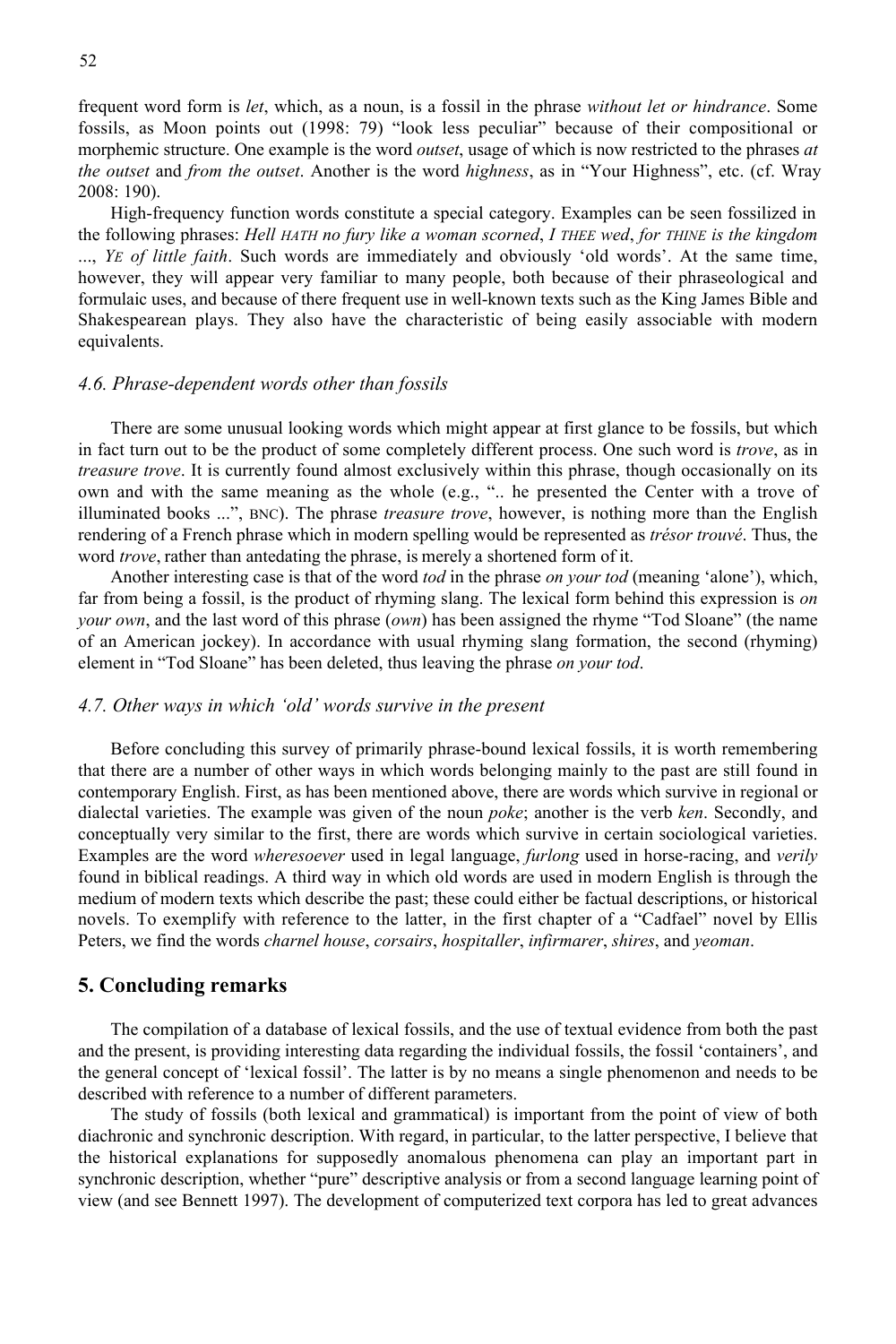in the description of English, especially lexico-grammatical, but at the same time it has drawn attention away from the important role played by the past in creating, and also explaining, the present.

### **References**

Bennett, Bryan. 1997. "Fossils". In *Modern English Teacher* 6(3): 20–21.

- Burridge, Kate. 2002. *Blooming English: Observations on the roots, cultivation and hybrids of the English language*. Cambridge: Cambridge University Press.
- Burridge, Kate. 2004. *Weeds in the Garden of Words: Further observations on the tangled history of the English language*. Cambridge: Cambridge University Press.
- CODCE = *The Concise Oxford Dictionary of Current English*, 7th edn. 1982. Oxford: Oxford University Press.
- Crystal, David. 2010. *Begat: The King James Bible and the English Language*. Oxford: Oxford University Press. Durkin, Philip. 2009. *The Oxford Guide to Etymology*. Oxford: Oxford University Press.
- Ekwall, Eilert. 1960. *The Concise Oxford Dictionary of English Place-names*, 4th edn. Oxford: Oxford University Press.
- Flavell, Linda and Roger Flavell. 1993. *Dictionary of Proverbs and their Origins*. London: Kyle Cathie.
- Flavell, Linda and Roger Flavell. 2006. *Dictionary of Idioms and their Origins*, 2<sup>nd</sup> edn. London: Kyle Cathie.
- Gledhill, Chris and Pierre Frath. 2005. "A Reference-based Theory of Phraseological Units: The Evidence of Fossils". In Pernilla Danielsson & Martijn Wagenmakers (eds), *Proceedings from the Corpus Linguistics*

*Conference Series* 1(1), University of Birmingham.

- Greenough, James Bradstreet and George Lyman Kittredge. 1901. *Words and their Ways in English Speech*. New York: The Macmillan Company.
- Kerslake, Thomas. 1872. "-HÓ = -HOE". In *Notes and Queries*,  $4<sup>th</sup>$  series 10 (1872): 102–104.
- Makkai, Adam. 1972. *Idiom Structure in English*. The Hague: Mouton.
- Moon, Rosamund. 1998. *Fixed Expressions and Idioms in English: a corpus-based study*. Oxford: Clarendon **Press**.
- *Oxford English Dictionary*, on-line version. Current address: http://www.oed.com.
- Room, Adrian. 1986. *Dictionary of Changes in Meaning*. London: Routledge & Kegan Paul.
- Sampson, Geoffrey. 1980. *Making Sense*. Oxford: Oxford University Press.
- Stockwell, Robert and Donka Minkova. 2001. *English Words: History and Structure*. Cambridge: Cambridge University Press.
- Wood, Mary McGee. 1986. *A Definition of Idiom*. Bloomington: Indiana University Linguistics Club.
- Wray, Alison. 2008. *Formulaic Language. Pushing the Boundaries*. Oxford: Oxford University Press.
- Wray, Alison. 2009. "Identifying formulaic language". In Roberta Corrigan, Edith A. Moravcsik, Hamid Ouali and Kathleen M. Wheatley (eds), *Formulaic Language, Volume 1. Distribution and historical change*. Amsterdam: John Benjamins. 27–52.